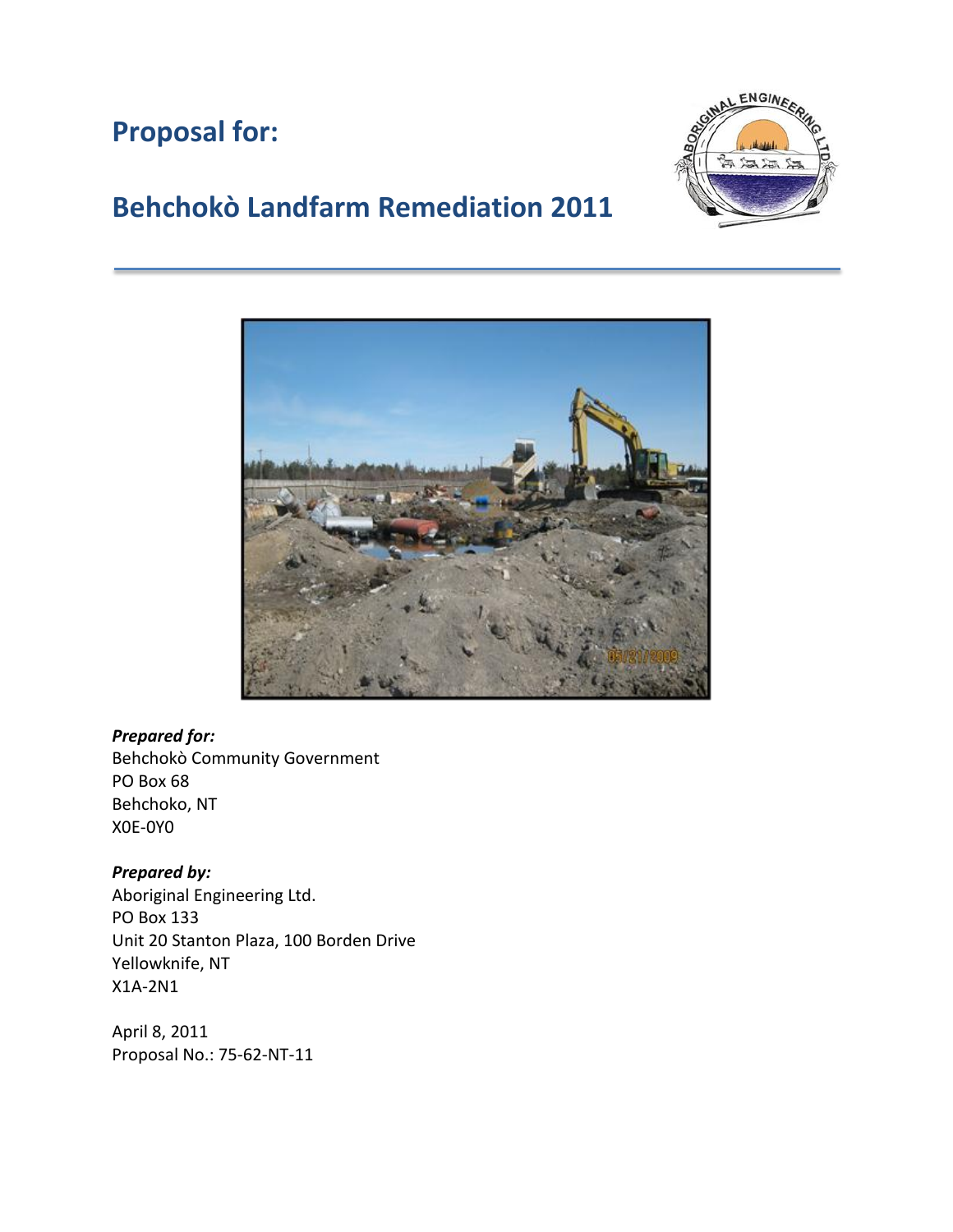## **TABLE OF CONTENTS**

|                | <b>SECTION</b> |       | TITI F | <b>PAGE NO.</b> |
|----------------|----------------|-------|--------|-----------------|
|                |                |       |        |                 |
| 1              |                |       |        |                 |
| 2              |                |       |        |                 |
| 3              |                |       |        |                 |
| 4              |                |       |        |                 |
|                | 4.1            |       |        |                 |
|                |                | 4.1.1 |        |                 |
| 5.             |                |       |        |                 |
|                | 5.1            |       |        |                 |
| 6              |                |       |        |                 |
|                | 6.1            |       |        |                 |
|                | 6.2            |       |        |                 |
|                | 6.3            |       |        |                 |
| $\overline{7}$ |                |       |        |                 |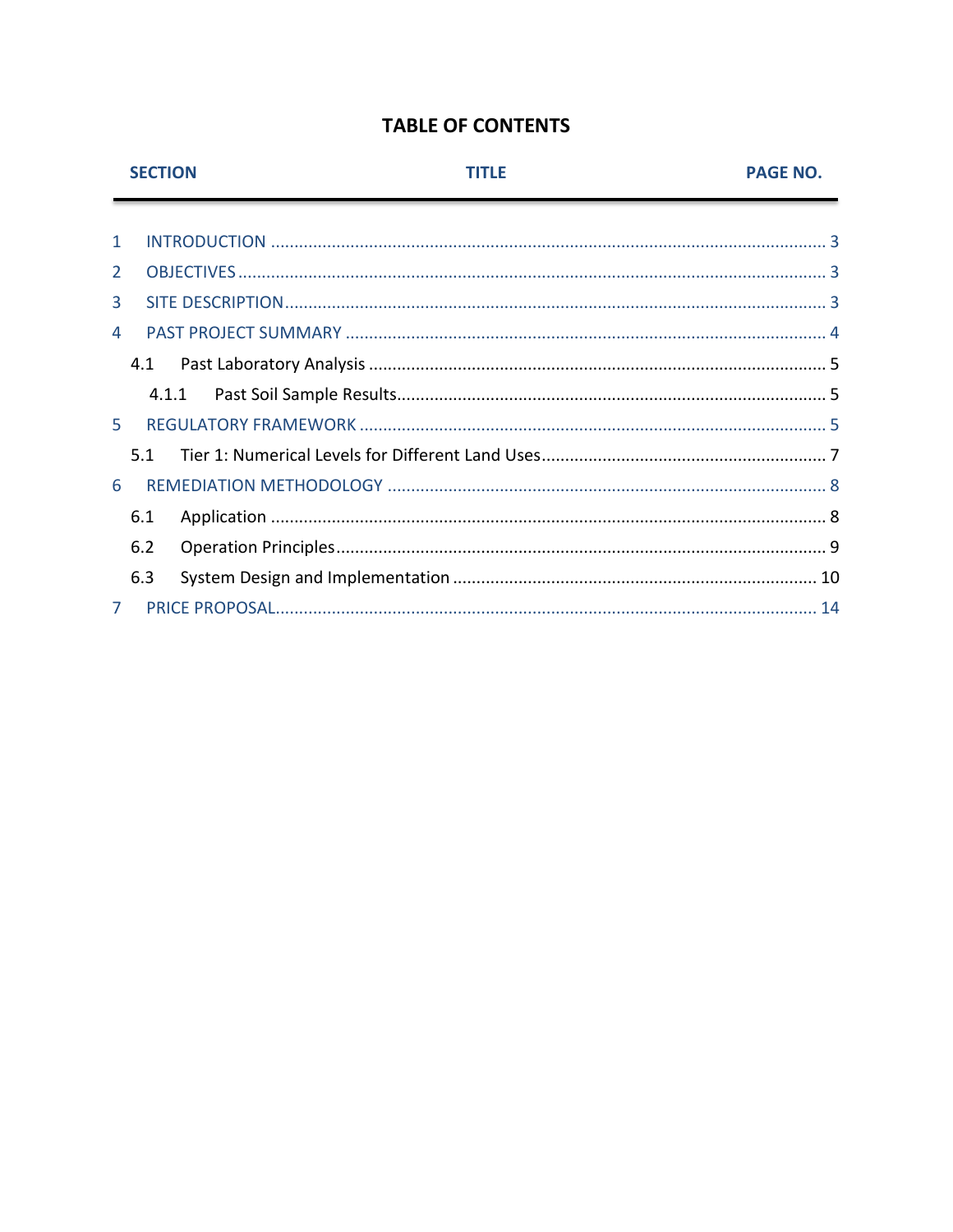## <span id="page-2-0"></span>**1 INTRODUCTION**

Aboriginal Engineering Ltd. (AEL) is pleased to offer to the Community Government of Behchokò the following proposal for the Environmental Remediation of the Petroleum Hydrocarbon (PHC) Landfarm situated on the old Behchokò Landfill site.

AEL is highly experienced in environmental work, including performing detailed Environmental Site Assessments (ESA), developing remediation plans, and carrying out remediation work. Project team members are aware of the importance of conducting environmental assessments that are scientifically and statistically defensible. As such, AEL will ensure a Quality Assurance and Quality Control program for the project is in place prior to performing Work.

## <span id="page-2-1"></span>**2 OBJECTIVES**

In the fall of 2004, AEL was contracted to build a landfarm at the Behchokò landfill. The landfill site the landfarm is situated on has reached the end of its life-cycle and its capacity and as a result has been closed down and barriers have been erected for a no entry zone. A new landfill site was proposed, approved and has since been relocated to a lot adjacent to the old landfill site. This new site has a new access road and the landfarm area within the old site is not accessible.

One of the disadvantages discussed when the landfarm site was first being analyzed for the location of the landfarm was that it could potentially interfere with the closure of the dump if the soils within the landfarm do not meet the GNWT industrial standards within its lifetime. That scenario is now upon us as the landfarm has not successfully remediated anymore contaminated soil that it was designed for, as the suggested maintenance activities that was outlined by AEL was not followed.

AEL has now been contacted by the Community Government of Behchokò to provide a proposal to remediate the landfarm. AEL has proposed a comprehensive solution with the following soil remediation approach which will be discussed further below.

<span id="page-2-2"></span>Further below is a brief summary of the past uses of the landfarm that led to its current state.

## **3 SITE DESCRIPTION**

The landfarm is an engineered landfarm that was constructed using intermediate plastic clay (CI) for both the base and berms which has very low permeability to ensure containment. In order to minimize permeability, lifts were used, with care taken to maximize their compaction. After the landfarm was completed on Wednesday, October  $6<sup>th</sup>$ , 2004, the contaminated soil from the proposed location of the Water Treatment Plant Facility was placed in the landfarm enclosure for remediation. This process was completed on October  $12<sup>th</sup>$  2004. The landfarming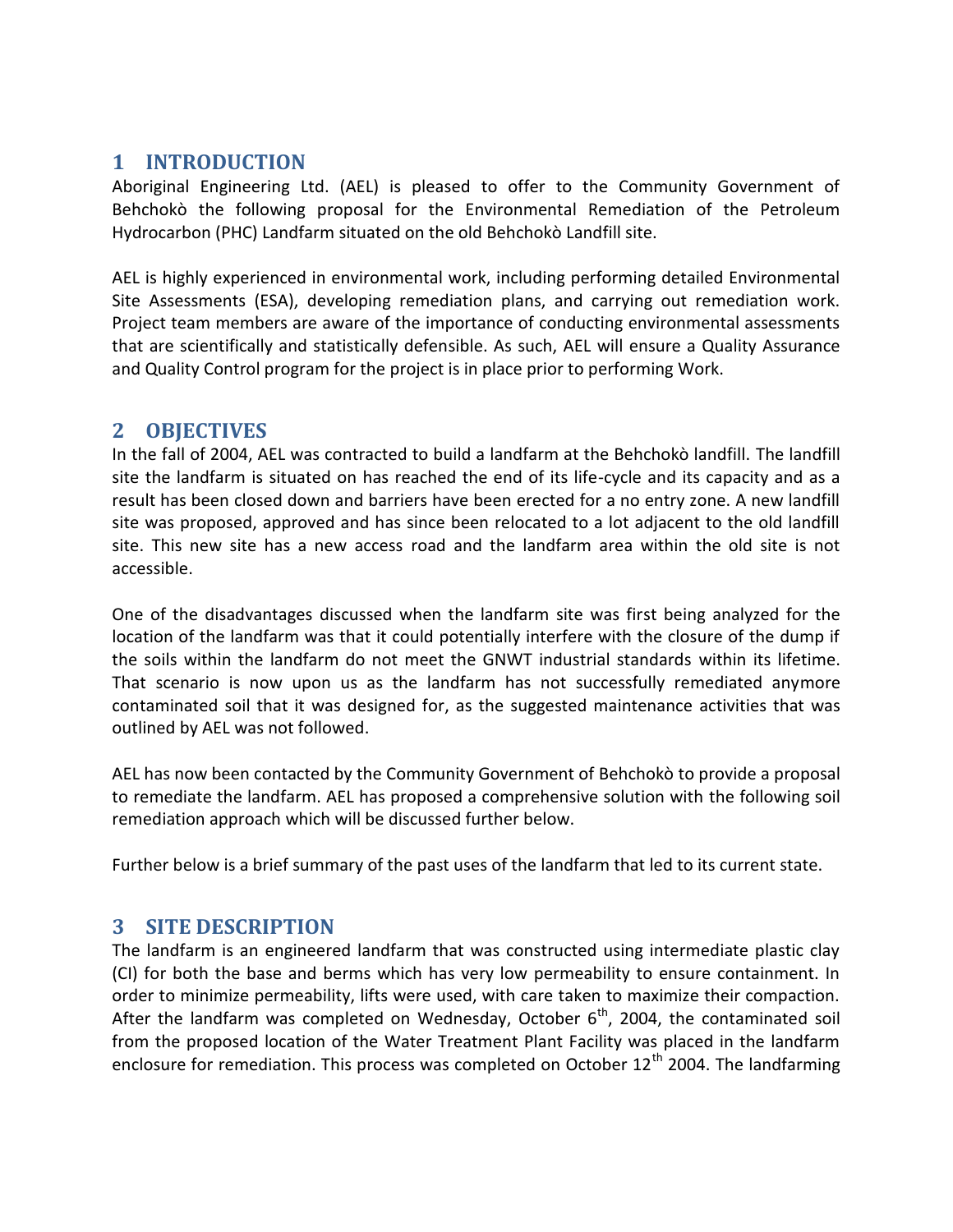process requires regular maintenance in order to be effective; suggested maintenance activities were outlined in the final report.

During the course of the landfarm's operation, third parties have altered the site and the suggested maintenance activities were not followed; both actions have negatively affected the landfarms effectiveness. The enclosed area inside the berms has been filled with various unknown hydrocarbon contaminated materials. There is standing water in the enclosed area of the landfarm and the contaminated water is almost cresting over the berms and the landfarm is unable to contain all the new material. This was seen during AEL's initial assessment of the site in May of 2009. Also in May 2009, an excavator was sent to the landfarm site by the community and began adding a one metre layer of sand to the existing berms in order to increase the landfarms freeboard (the vertical distance between the top water level and the crest of the berm). This increased the freeboards height, but sand is not an appropriate material to prevent hydrocarbon leaching.

## <span id="page-3-0"></span>**4 PAST PROJECT SUMMARY**

In the fall of 2004 a water treatment plant facility was proposed in Behchokò and Aboriginal Engineering Ltd. (AEL) was contracted to do an analysis of the site for potential soil contamination prior to its construction. An initial investigation of the site of the Water Treatment Plant Facility showed hydrocarbon contamination which AEL had removed. To remediate the discovered contamination, a landfarm was constructed on the Community of Behchokò Landfill site and the contaminated material was transported to it for remediation.

The construction of the landfarm was completed in the fall of 2004, with the contaminated material being placed in it right away. AEL recommended actions to be undertaken by the government agency responsible for maintaining the landfarm at the end of the final report issued for the project. In the landfill constructions final report, maintenance activities were outlined that needed to be followed to ensure satisfactory remediation of the contaminated soil. None of the suggested activities were followed, and the landfarm fell into disarray, eventually becoming a dumping ground for more hydrocarbon contaminated material and physical debris. It appears that third parties have been using the facility as a dumping ground for various waste, many Petroleum Hydrocarbon (PHC) related, as well as contaminated water. Undertaking these actions at the recommended intervals would have both: (1) increased the rate of biological mineralization of the PHC soil constituents; and (2) decreased the risk of PHC impacted run-off leaving the limits of the landfarm.

The landfarm has now reached a critical point as it has been filled past its designed capacity, with standing water located on the site ready to crest over its berms. In an attempt to control such overflow, sand had been placed on top of the berms by the community; however, sand is a somewhat permeable substance that is not effective against preventing water spread.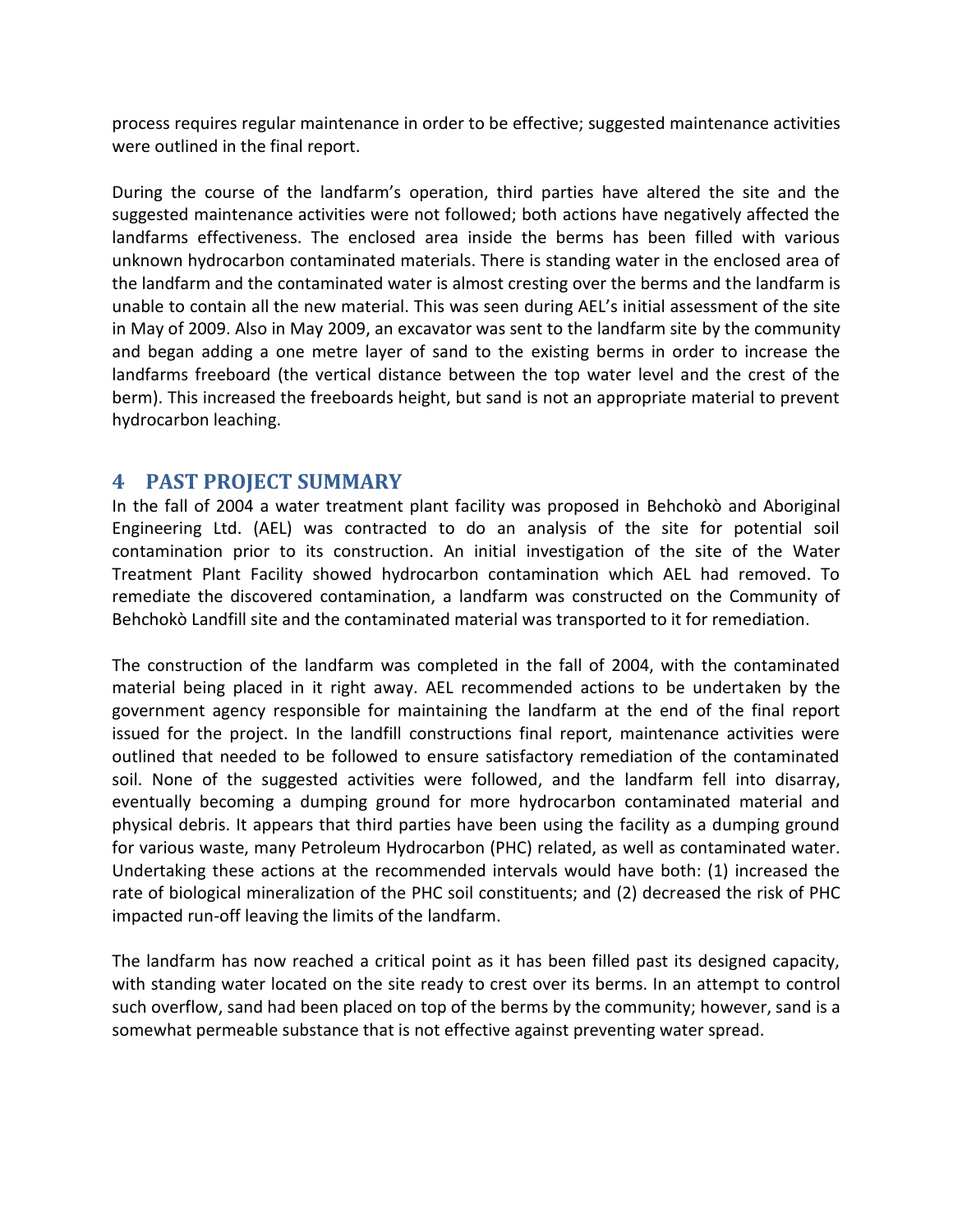In May of 2009, AEL had soil and water samples processed by Taiga Environmental Laboratory to determine the extent of contamination. The results of tests showed higher than acceptable concentration levels in both the soil and water samples (results are shown in tables below).

### <span id="page-4-0"></span>**4.1 Past Laboratory Analysis**

In May of 2009, samples were sent to Taiga Environmental Laboratory (Taiga Lab) for independent analysis. Taiga Lab is accredited by the Canadian Analytical Laboratories Association (CALA) as a testing lab for specific tests registered with CALA.

All samples analyzed had their locations mapped and a detailed topographic map of the berms was also drawn up.

#### <span id="page-4-1"></span>**4.1.1 Past Soil Sample Results**

In May of 2009, samples were sent to Taiga Lab for analysis.

The samples analyzed and summarized in the table 1 below was tested for Extractable Hydrocarbons in soil, and the analysis determined the carbon range of C11 to C40 in the sample. C11 to C40 detects that gasolines, kerosenes, gas oil (furnace oil and diesel oil), and lubricating oils and greases are in the sample.

The results for soil samples are as follows:

| <b>Sample</b><br>ID | <b>Test Parameter</b>            | <b>Result</b><br>(mg/kg) | <b>Method</b><br><b>Detection</b><br>Limit<br>(mg/kg) | <b>Analysis Date</b> | <b>Analytical Method</b> |
|---------------------|----------------------------------|--------------------------|-------------------------------------------------------|----------------------|--------------------------|
| 001-701             | Extractable Hydrocarbons in Soil | 271                      | 10                                                    | 25-May-09            | <b>CCME CWS-PHC</b>      |
| 002-702             | Extractable Hydrocarbons in Soil | 496                      | 10                                                    | 25-May-09            | <b>CCME CWS-PHC</b>      |
| 003-703             | Extractable Hydrocarbons in Soil | $<$ 10                   | 10                                                    | 25-May-09            | <b>CCME CWS-PHC</b>      |
| 004-704             | Extractable Hydrocarbons in Soil | 1440                     | 10                                                    | 25-May-09            | <b>CCME CWS-PHC</b>      |
| 005-705             | Extractable Hydrocarbons in Soil | 46                       | 10                                                    | 25-May-09            | <b>CCME CWS-PHC</b>      |
| 006-706             | Extractable Hydrocarbons in Soil | $<$ 10                   | 10                                                    | 25-May-09            | <b>CCME CWS-PHC</b>      |
| 007-707             | Extractable Hydrocarbons in Soil | 1930                     | 10                                                    | 25-May-09            | <b>CCME CWS-PHC</b>      |
| 008-708             | Extractable Hydrocarbons in Soil | 346                      | 10                                                    | 25-May-09            | <b>CCME CWS-PHC</b>      |
| 009-709             | Extractable Hydrocarbons in Soil | 3890                     | 10                                                    | 25-May-09            | <b>CCME CWS-PHC</b>      |
| 010-710             | Extractable Hydrocarbons in Soil | 2560                     | 10                                                    | 25-May-09            | <b>CCME CWS-PHC</b>      |
| 011-711             | Extractable Hydrocarbons in Soil | 1290                     | 10                                                    | 25-May-09            | <b>CCME CWS-PHC</b>      |
| 012-712             | Extractable Hydrocarbons in Soil | 19100                    | 10                                                    | 25-May-09            | <b>CCME CWS-PHC</b>      |

**Table 1: Soil Sample Results (Petroleum Hydrocarbons)**

## <span id="page-4-2"></span>**5 REGULATORY FRAMEWORK**

The following guidelines and standards will be applied to the site.

 Canadian Council of the Ministers of the Environment (CCME) Canadian Soil Quality Guidelines for the Protection of Environment and Human Health (1999, last updated 2007)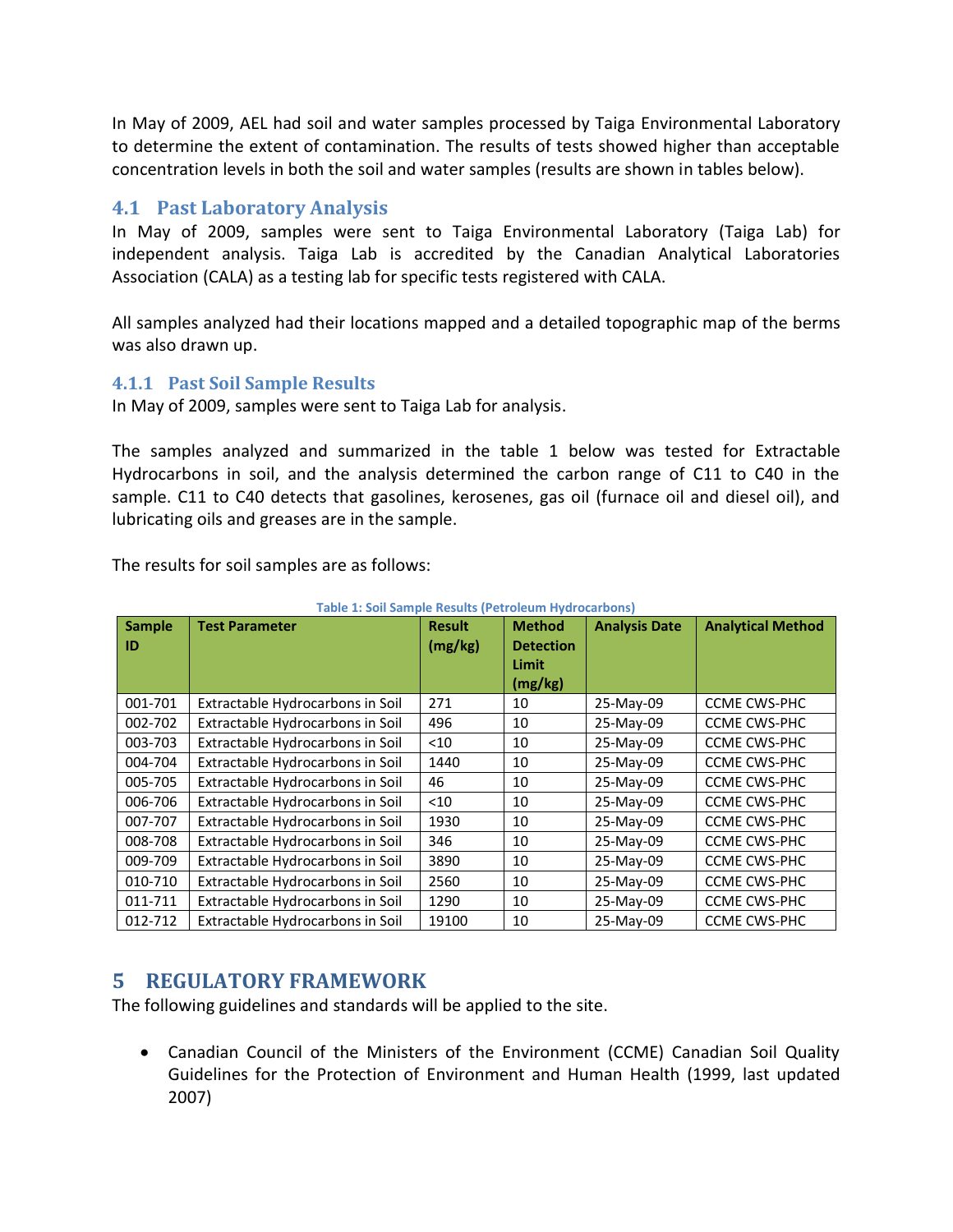- CCME Canadian Water Quality Guidelines for the Protection of Aquatic Life (CWQG, last updated 2007)
- CCME Canadian Sediment Quality Guidelines (1999, updated 2002)
- CCME Canada Wide Standards for Petroleum Hydrocarbons in Soil (PHC CWS in Soil, updated 2008) will be applied to results obtained from the site.
- Environmental Guideline for Contaminated Site Remediation (GNWT, Environment and Natural Resources, November 2003)
- Environmental Guideline for General Management of Hazardous Waste (GNWT, Environment and Natural Resources, February 1998)

Canadian Council of Ministers of Environment (CCME) has established Canada-Wide Standards for Petroleum Hydrocarbons in Soil (PHC CWS) in which they have classified PHC into 4 Fractions which is now a remedial standard which will be applied to the site. The 4 Fractions are further broken down into carbon ranges. An accredited lab will determine carbon ranges in a sample submitted and the carbon ranges detected during analysis are associated with certain petroleum products.

Below are the 4 fractions with their associated lab analysis parameter that was standardized by CCME.

| <b>Table 2: Four Fractions standardized by (PHC CWS)</b> |                                         |  |  |  |  |
|----------------------------------------------------------|-----------------------------------------|--|--|--|--|
| <b>Carbon Range</b>                                      | <b>Lab Analysis</b>                     |  |  |  |  |
| $C6-C8$                                                  | <b>BTEX analysis</b>                    |  |  |  |  |
| $C5-C12$                                                 | Purgeable Hydrocarbons                  |  |  |  |  |
| C11-C20                                                  | Common Polyaromatic Hydrocarbons (PAHs) |  |  |  |  |
| $C11-C40+$                                               | <b>Extractable Hydrocarbons</b>         |  |  |  |  |

'Total Petroleum Hydrocarbon' parameter requested at a lab will determine if all of the products listed above are present in the sample.

Below are the carbon ranges with their associated PHC product that a lab will be able to detect.

- **Carbon Range Petroleum Product**
- C1-C6 natural gas, liquefied gas, fuel gas, solvents
- C5-C12 gasolines
- C7-C16 kerosenes
- C8-C22 gas oil (furnace oil, diesel oil)
- C16-C40 lubricating oils and greases
- C20-C60+ heavy fuels (waxes + bottoms, waxes, road oils, asphalt)

The Canada-Wide Standards for Petroleum Hydrocarbons in Soil specifies standards for assessment and management of PHC contaminated sites. These standards is based on the assessment and consistent management of risks posed to human, plants, animals and environmental processes under four common uses of land (agricultural, residential/parkland, commercial, and industrial). The standard is laid out in 3 tiers, which incorporate different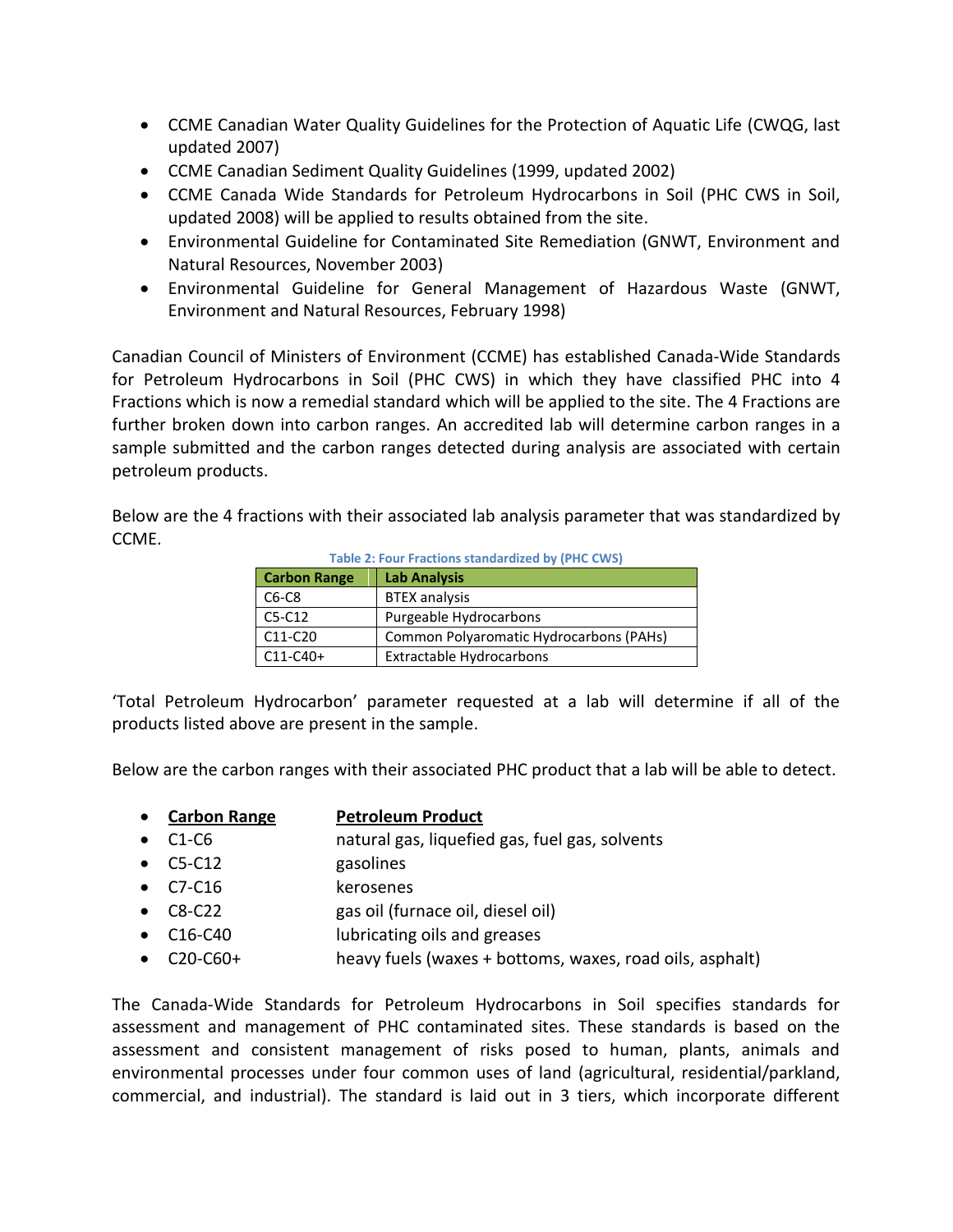amounts of site specific information. Environmental and human health protection goals do not change between the tiers. Tier 1 levels are used when the proponent accepts the base assumptions and parameters. Tier 2 levels may be generated and used when site conditions exist that significantly modify the exposure and risk scenarios. Tier 3 levels are based on sitespecific assessment and management of risks. Additional site specific information available at Tiers 2 and 3 is used to manage risks through more precise knowledge of actual or potential exposure.

For the remediation of the landfarm soils, AEL will adhere to the Tier 1 levels for the different land uses as recognized in [Table 3: Summary of Tier 1 Levels \(mg/kg\) for surface soil](#page-6-1) as stated further below.

Upon contract award, AEL will collect soil and water samples collected from within the landfarm and submit to Taiga Lab for PHC characterization. AEL will request for the soil sample to be analyzed for the CCME Package which includes the following parameters: Percent Moisture content, BTEX and F1-BTEX, Fraction 2, Fraction 3, Fraction 4, and Gravimetric Heavy Hydrocarbons (C34-C50+). These preliminary test results will be used to determine which Tier 1 Levels for surface soil to adhere to. Once characterized, AEL will start landfarming and perform periodic field testing with the PetroFLAG analyzer at specified intervals for the PHC fraction(s) predetermined as a result of the characterization sample results. For every 10 field samples analyzed, one confirmation sample will be sent to Taiga Lab to be analyzed for the Total Petroleum Hydrocarbon testing parameter. One duplicate sample for every 10 samples analyzed will also be field analyzed with the PetroFLAG analyzer, this will be a random sample within a lot of 10 samples. The field testing results will determine if biodegrading of the soil contaminant has gone below the guideline limits specified in Table 3 below. The QA/QC

## <span id="page-6-0"></span>**5.1 Tier 1: Numerical Levels for Different Land Uses**

The environmental and human health protection goals of the Landfarm site are stated in the Tier 1 levels for different land uses in the table below.

<span id="page-6-1"></span>

| <b>Land Use</b>      | <b>Soil Texture</b> | <b>Fraction 1</b>   | <b>Fraction 2</b>      | <b>Fraction 3</b> | <b>Fraction 4</b> |
|----------------------|---------------------|---------------------|------------------------|-------------------|-------------------|
|                      |                     | $(C6-C8)$           | $(C5-C12)$             | $(C11-C20)$       | $(C11-C40)$       |
|                      | Course-grained      | 30 <sup>b</sup>     | 150                    | 300               | 2800              |
|                      | soil                |                     |                        |                   |                   |
|                      | Fine-grained        | $210(170^a)$        | 150                    | 1300              | 5600              |
| Agricultural         | soil                |                     |                        |                   |                   |
|                      | Course-grained      | 30 <sup>b</sup>     | 150                    | 300               | 2800              |
|                      | soil                |                     |                        |                   |                   |
|                      | Fine-grained        | $210(170^{a})$      | 150                    | 1300              | 5600              |
| Residential/Parkland | soil                |                     |                        |                   |                   |
|                      | Course-grained      | 320 $(240^{\circ})$ | 260                    | 1700              | 3300              |
|                      | soil                |                     |                        |                   |                   |
|                      | Fine-grained        | 320 $(170^{\circ})$ | 260(230 <sup>a</sup> ) | 2500              | 6600              |
| Commercial           | soil                |                     |                        |                   |                   |
|                      | Course-grained      | 320 $(240^{\circ})$ | 260                    | 1700              | 3300              |
| Industrial           | soil                |                     |                        |                   |                   |

#### **Table 3: Summary of Tier 1 Levels (mg/kg) for surface soil**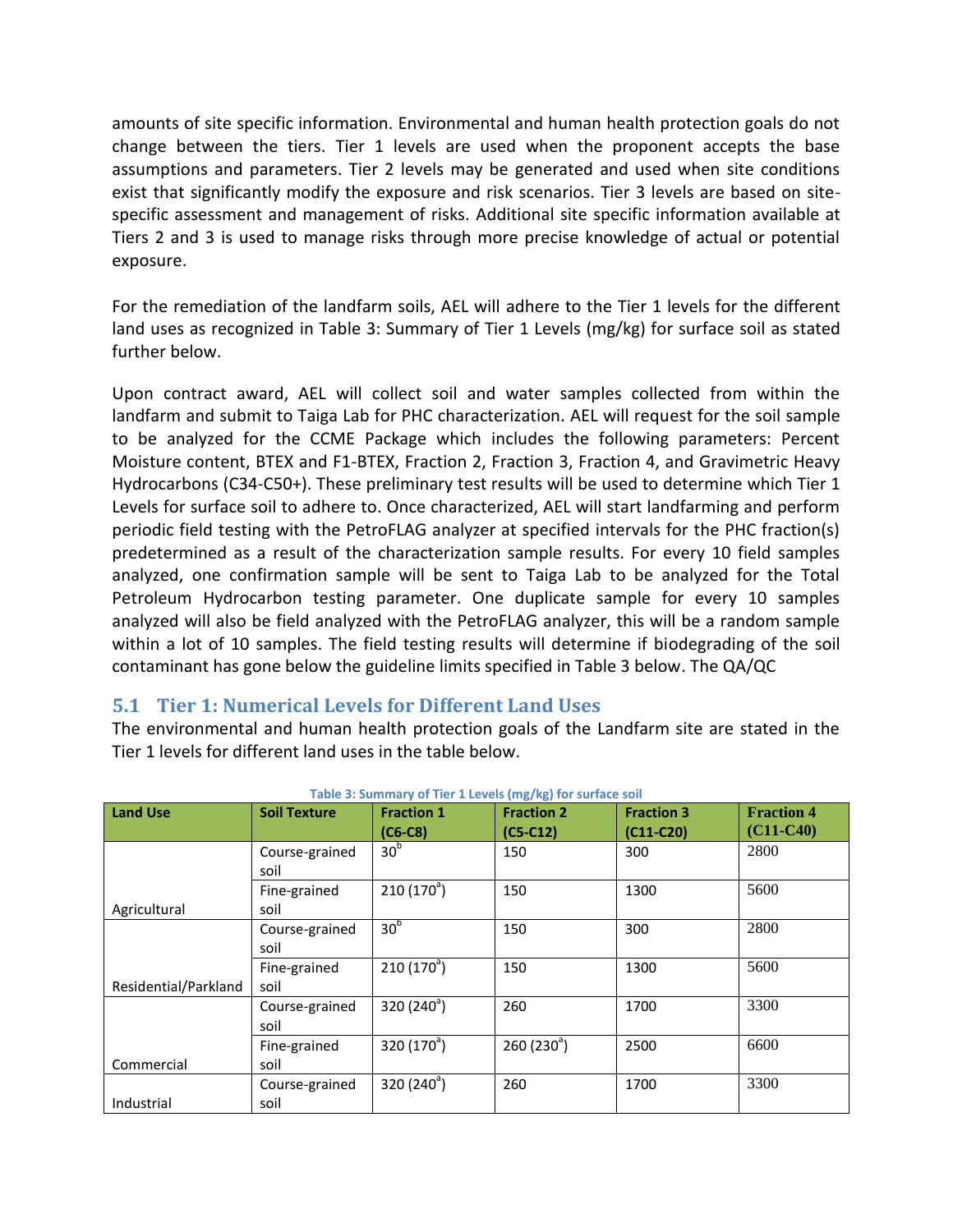| $\overline{\phantom{a}}$<br>Fine-grained | $(170^a)$<br>320 <sub>1</sub> | 260(230 <sup>a</sup> ) | 2500 | 6600 |
|------------------------------------------|-------------------------------|------------------------|------|------|
| SO1l                                     |                               |                        |      |      |

**a** = Where applicable, for protection of potable groundwater

**b** = Assumes contamination near residence

**Course** = course-textured soil having a median grain size of >75 µm as defined by ASTM

**Fine** = fine-textured soil having a median grain size of ≤ 75 µm and defined by ASTM

<span id="page-7-0"></span>**( )** = Levels within parentheses do include protection of groundwater, and levels without parentheses do not include consideration of the soilto-groundwater contamination pathway

## **6 REMEDIATION METHODOLOGY**

AEL has the following remediation approach to propose with respect to the landfarm situated on the old landfill in Behchokò.

AEL proposes to remediate the PHC impacted soils in-situ within the existing landfarm situated at the old landfill area in Behchokò. The in-situ method of landfarming PHC impacted soils will reduce concentrations of petroleum constituents through biodegradation. This will be achieved through biodegradation. This involves disturbing the contaminated soils by excavating contaminated soils and reapplied back onto the ground surface of the landfarm to stimulate aerobic microbial activity within the soils through aeration and/or the addition of mineral, nutrients, and moisture. The enhanced microbial activity results in degradation of adsorbed petroleum product constituents through microbial respiration.

Landfarming has been proven effective in reducing concentrations of nearly all the constituents of petroleum products and range from those with significant volatile fractions, such as, gasoline, to those that are primarily non-volatile, such as heating and lubricating oils. Therefore is AEL's preferred method of soil remediation of petroleum hydrocarbon contaminated soils.

#### <span id="page-7-1"></span>**6.1 Application**

As there are various PHC substances within the landfarm and petroleum products generally contain different constituents that possess a wide range of volatility, AEL identifies that in general, gasoline, kerosene, and diesel fuels contain constituents with sufficient volatility to evaporate from a landfarm.

Lighter petroleum products such as gasoline will be removed by evaporation during landfarm aeration processes and, to a lesser extent, degraded by microbial respiration. This phase of PHC is usually at the surface of the soil.

The mid-range hydrocarbon products (e.g. diesel fuel, kerosene) contain lower percentages of lighter more volatile constituents than does gasoline. Biodegradation of these petroleum products is more significant than evaporation. This phase of PHC is usually at the middle of the different soil layers.

Heavier non-volatile petroleum products such as heating oil and lubricating oils do not evaporate during landfarm aeration; the dominant method that breaks down these petroleum products is biodegradation. However, heavier phase petroleum constituents such as those found in heating and lubricating oils, and, to a lesser extent, in diesel fuel and kerosene, require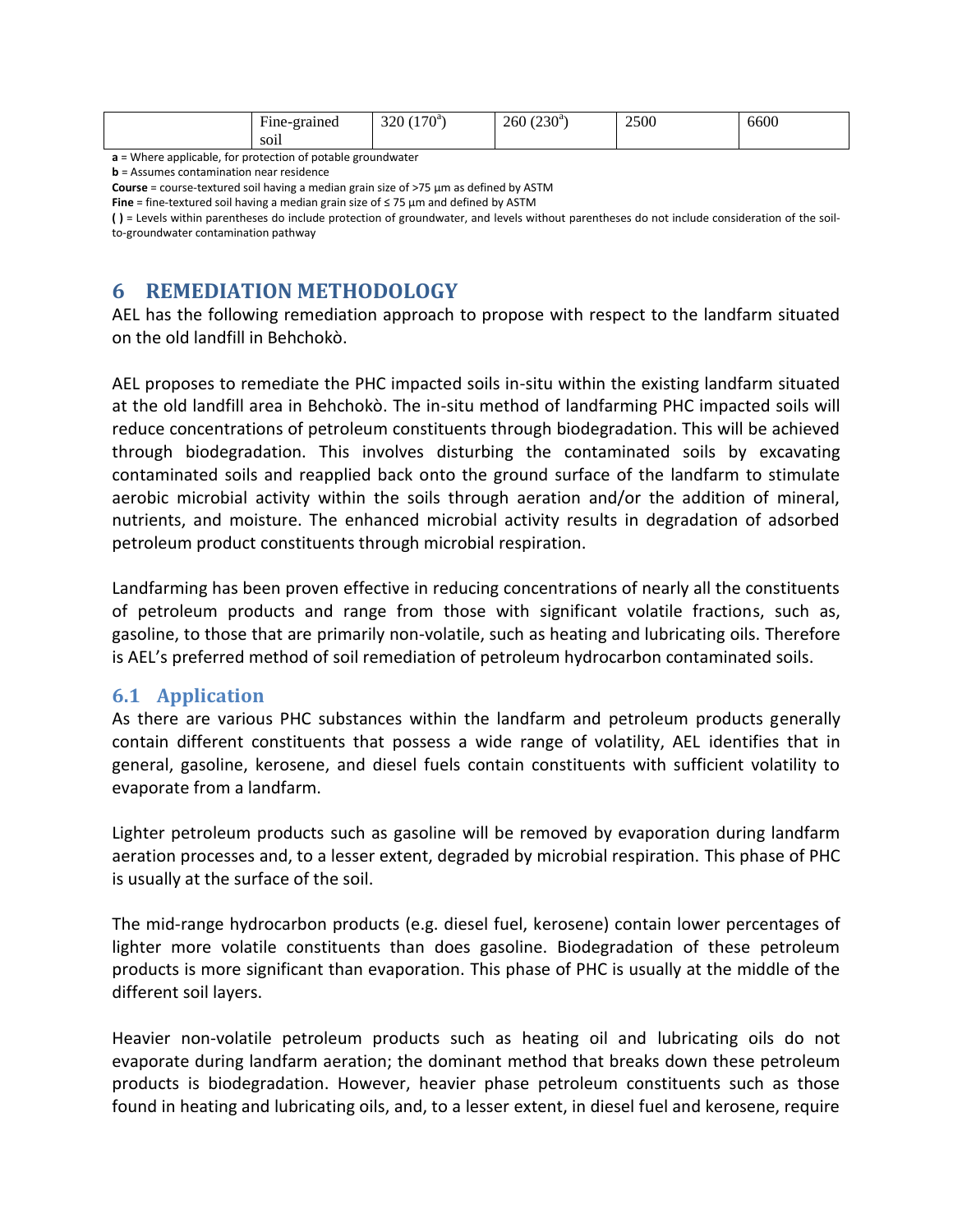a longer period of time to degrade than do the constituents in gasoline. The heavier phase of PHC is usually at the bottom of the landfarm soil layers and does not easily volatize. As a result of the different PHC impacted soil layers within the landfarm, the below enhanced remediation method will be proposed.

## <span id="page-8-0"></span>**6.2 Operation Principles**

The soil within the landfarm will naturally contain large numbers of diverse micro-organisms including bacteria, algae, fungi, protozoa, and actinomycetes. In well drained soils, which are most appropriate for landfarming (AEL will build a sump within the berm of the landfarm to promote drainage), these organisms are generally aerobic (presence of air) verses anaerobic (the absence of air and in which microbial decay is halted or greatly slowed, these environments are typically water logged or deeply buried under very fine grained sediments and lead to the preservation of organic materials). Of these organisms, bacteria are the most numerous and biochemically active group, particularly at low oxygen levels.

The effectiveness of AEL's landfarming depends on parameters that may be grouped into 3 categories:

- 1. Soil characteristics
- 2. Constituent characteristics
- 3. Climatic conditions

Soil texture affects the permeability, moisture content, and bulk density of the soil. To ensure that oxygen addition (by rototilling with the Allu bucket as stated further below), nutrient distribution, and moisture content of the soils can be maintained within effective ranges, texture of the soil will be taken into consideration. For example, soils which tend to clump together (such as clays) are difficult to aerate and result in low oxygen concentrations. It is also difficult to uniformly distribute nutrients throughout these soils. They also retain water for extended periods following a precipitation event.

The volatility of contaminants proposed for treatment by landfarming is important because volatile constituents tend to evaporate from the landfarm, particularly during tilling or plowing operations, rather than being biodegraded by bacteria.

The existing landfarm situated within the old landfill in Behchokò is uncovered and, therefore, exposed to climatic factors including rainfall, snow, and wind, as well as ambient temperatures. Rainwater that falls directly onto, or runs onto, the landfarm area will increase the moisture content of the soil and cause erosion. During and following a significantly precipitation event, the moisture content of the soils may be temporarily in excess of that required for effective bacterial activity. On the other hand, during periods of drought, moisture content may be below the effective range and additional moisture may need to be added. Erosion of landfarm soils can occur during windy periods and particularly during tilling or plowing operations. Wind erosion will be limited by applying moisture periodically and ensuring over saturation has not occurred to inhibit biodegradation.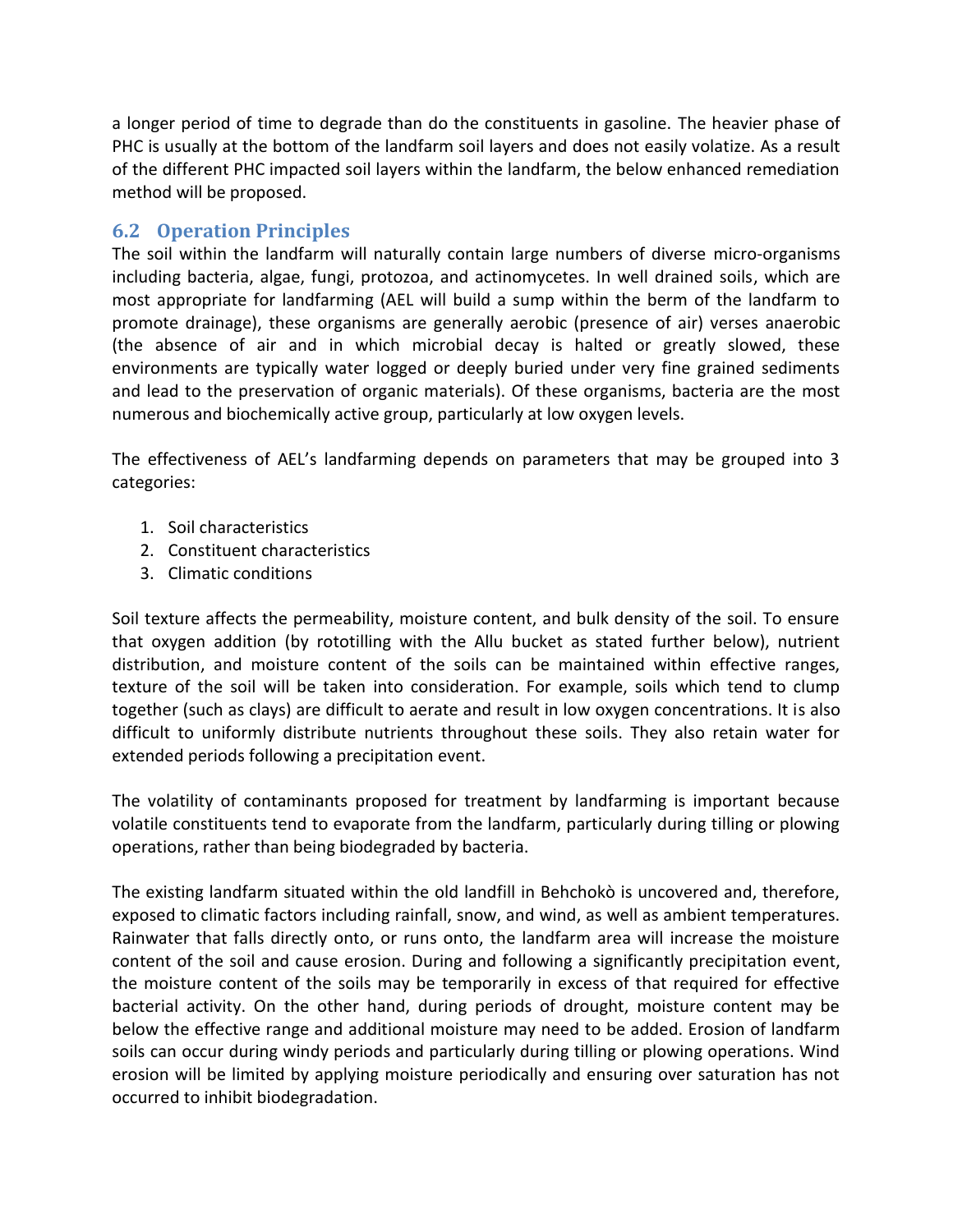AEL has taken into account all the operation principles stated above and has designed a remediation plan that will be implemented in the manner stated in the System Design and Implementation plan stated below.

#### <span id="page-9-0"></span>**6.3 System Design and Implementation**

AEL's Landfarm System Design and Implementation will include: site preparation (clearing and grading); berm inspection; leachate collection and treatment systems; soil pre-treatment methods (shredding, blending and amendments for fluffing, pH control); and enclosures.

AEL acknowledges that access to the landfarm is an issue as well as a barrier was placed at the entrance to the landfill for a no access zone to the old landfill. In order to access heavy equipment to the landfarm area and a laydown area for the treated clean soil, AEL proposes to clear an area within the landfarm for a heavy equipment turn-around-area and a laydown area within a portion of the landfarm.

Also the physical debris will be removed from within the landfarm.

Once work has been started on the landfarm, AEL would like to propose putting up a perimeter fence around the landfarm area in order to stop future tipping of materials into the landfarm whether they are hazardous or non-hazardous material. AEL has drawn up a proposed landfarm design, as follows.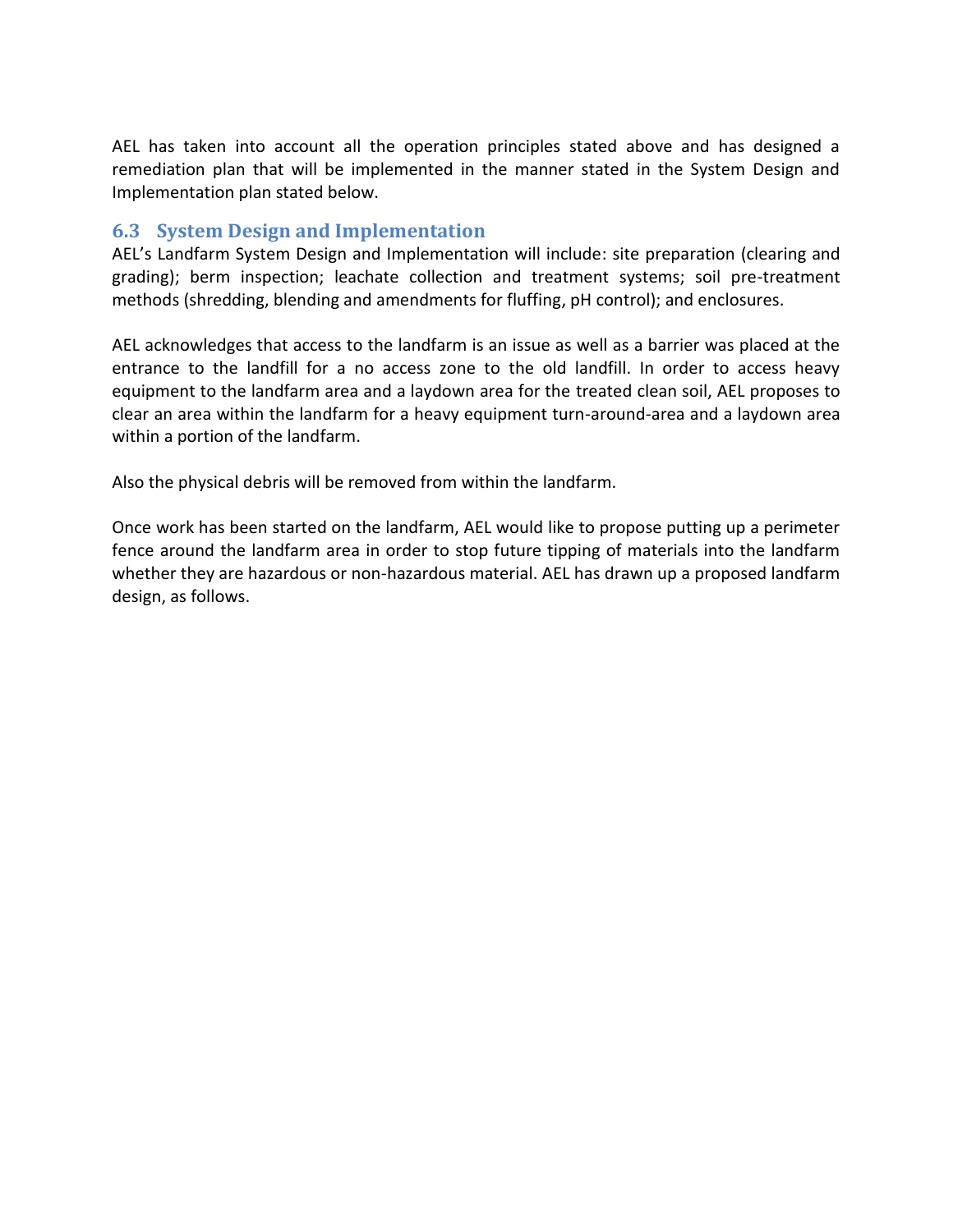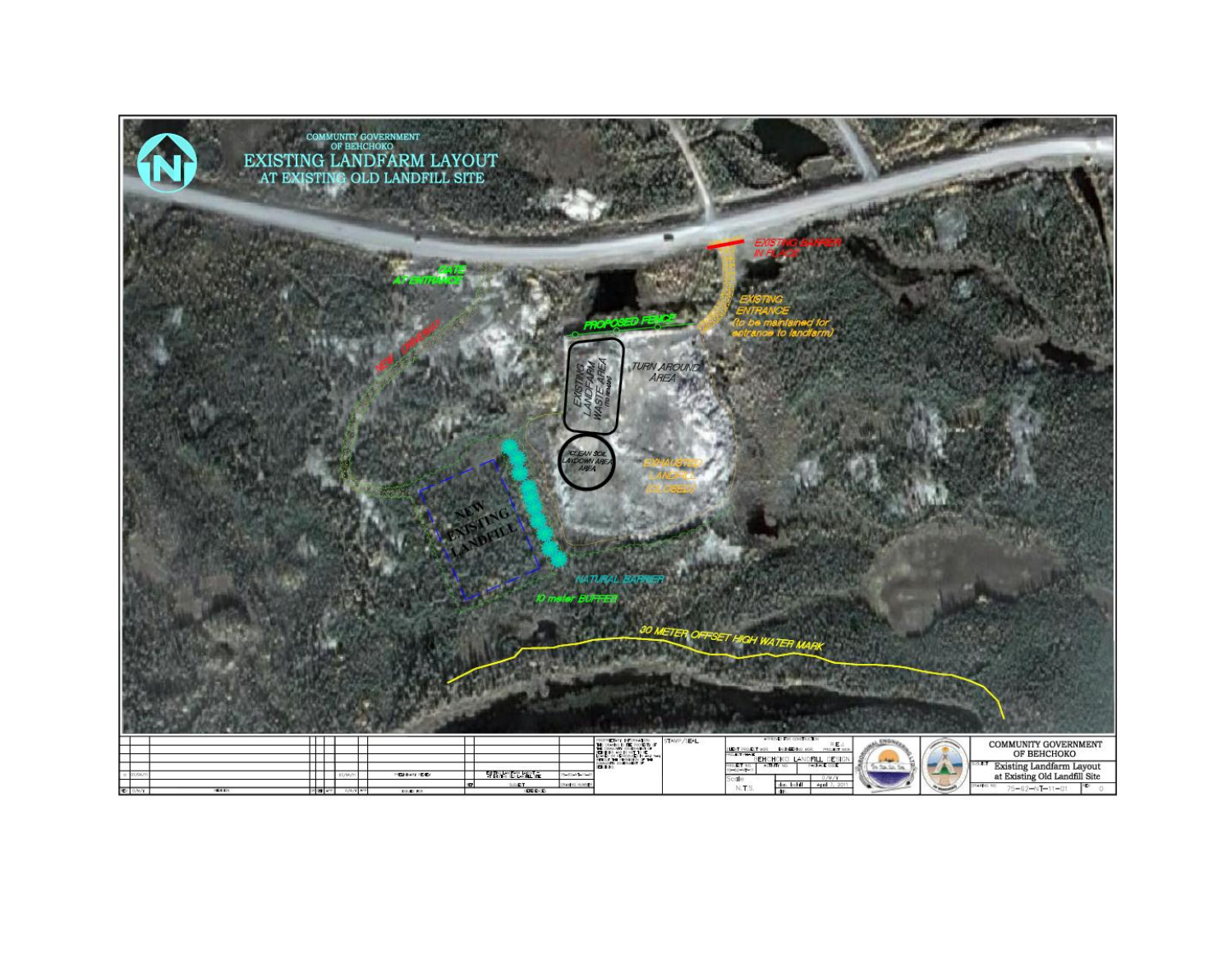AEL will construct a sump collection system on a corner of the perimeter berm of the landfarm for a leachate collection system. The leachate collected in the sump will be pumped to the treatment system. The standing water within the landfarm will also be pumped out to an oily water separator in which it will separate the oil from the water. The water will then be directed to a carbon treatment system in order to remove contaminants and heavy metals from the water and the oil will be captured and sent off for disposal at a hazardous waste disposal facility in Yellowknife (KBL Environmental Ltd). Once the water has gone through the treatment train, AEL will send composite samples of the treated water to Taiga Lab for testing of the discharge criteria parameters as well as the CCME Guidelines for Freshwater Aquatic Life. If testing has determined that the sample cannot be discharged, AEL will run the water through the treatment train again and analysis will be done to determine discharge.

AEL proposes to landfarm the PHC impacted soils within the existing landfarm as it is an engineered landfarm built with intermediate plastic clay to stop leaching, as this will cut down on cost significantly as building of the landfarm is already done.

Landfarming will be proposed to reduce the petroleum hydrocarbon levels in soil via volatilization, biodegradation, and photo degradation. Landfarming is a bioremediation treatment process that will be performed in the upper soil zone. Fertilizer will be mixed and blended into the soils and periodically turned over or tilled to aerate the mixture. AEL's land treatment is designed to optimize degradation of the PHC impacted soils with the use of organisms that degrade the PHC. We will monitor the remedial work and control the following variables affecting bacterial growth which can result in greater concentrations of bacteria and consequently, increased rates of degradation.

- Nutrient levels
- Moisture content
- Oxygen supply

To support bacterial growth, AEL will ensure that the pH level of the soil will be within the 6 to 8 range, with a value of about 7 (neutral) being optimal. Soils with pH values outside this range prior to landfarming will require pH adjustment prior to and during landfarming operations. Soil pH within landfarm will be raised through the addition of lime and lowered by adding elemental sulphur.

Soil microorganisms require moisture for proper growth. Excessive soil moisture, however, restricts the movement of air through the subsurface thereby reducing the availability of oxygen which is also necessary for aerobic bacterial metabolic processes. In general, AEL will ensure that the soils will be moist but not wet or dripping wet. The ideal range for soil moisture that AEL will ensure the soils are in is between 40 and 85 percent of the water-holding capacity (field capacity) of the soil or about 12 percent to 30 percent by weight. Periodically, moisture will be added to the landfarming operations because soils become dry as a result of evaporation, which is increased during aeration operations (to be done with Allu bucket attached to excavator).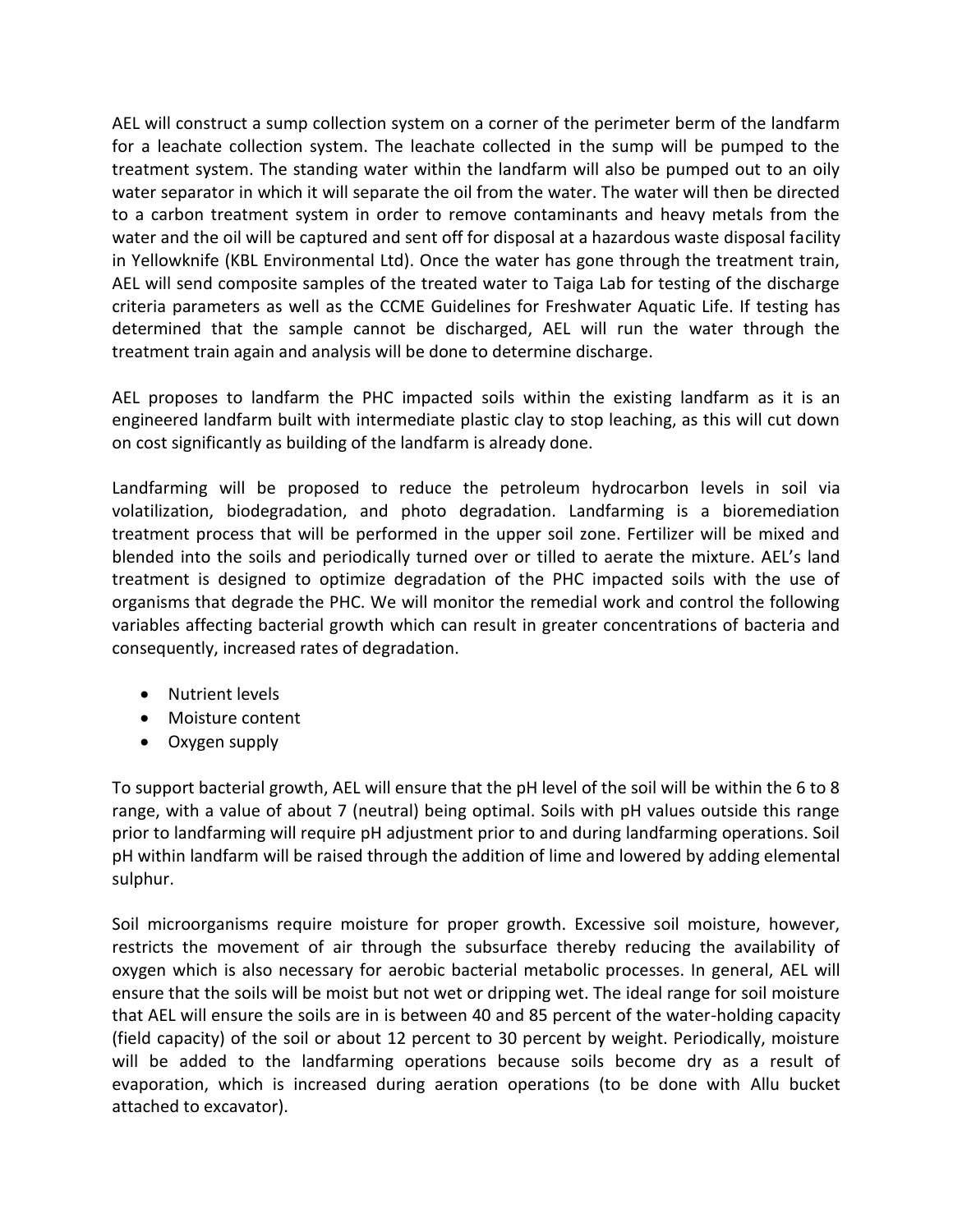Microorganisms require inorganic nutrients such as nitrogen and phosphorus to support cell growth and sustain biodegradation processes. Nutrients may be available in sufficient quantities in the site soils, but, more frequently, nutrients need to be added to landfarm soils to maintain bacterial populations, as such, AEL will add the required formula.

AEL's pH adjustment and nutrient supply methods will include periodic application of liquid fertilizers, lime and/or sulphur to be applied to the soils by spray method to blend soils with the liquid amendments. The frequency of the nutrients supplied to the soils and their application will be modified during landfarming operation on as needed basis, depending on field testing.

Regular monitoring of the landfarm will be achieved to ensure optimization of biodegradation rates, to track constituent concentration reductions, migration of constituents into soils beneath the landfarm, and groundwater quality. This will be achieved with the following procedures.

Moisture content, oxygen level, nutrients, pH, and bulking of the soil will be controlled during this process by the procedures stated below.

- 1. Apply additives using mixing techniques to achieve at least 90% contact between soils and additives
- 2. Add inorganic nutrients to obtain a mass ratio of 100:10:1 hydrocarbon: nitrogen: phosphorus
- 3. Increase the porosity of the soil as much as possible for better aeration
- 4. Adjust soil pH with either lime, alum, or phosphoric acid as required

AEL will propose to use an ALLU bucket (as pictured below) that will be attached to a 325 Excavator. This ALLU bucket will improve the mix and aeration of the contaminated material, saving time by doing several steps in one, such as; screen, crush, pulverize, aerate, blend, mix, separate, carry, feed and loadall in one step operation.